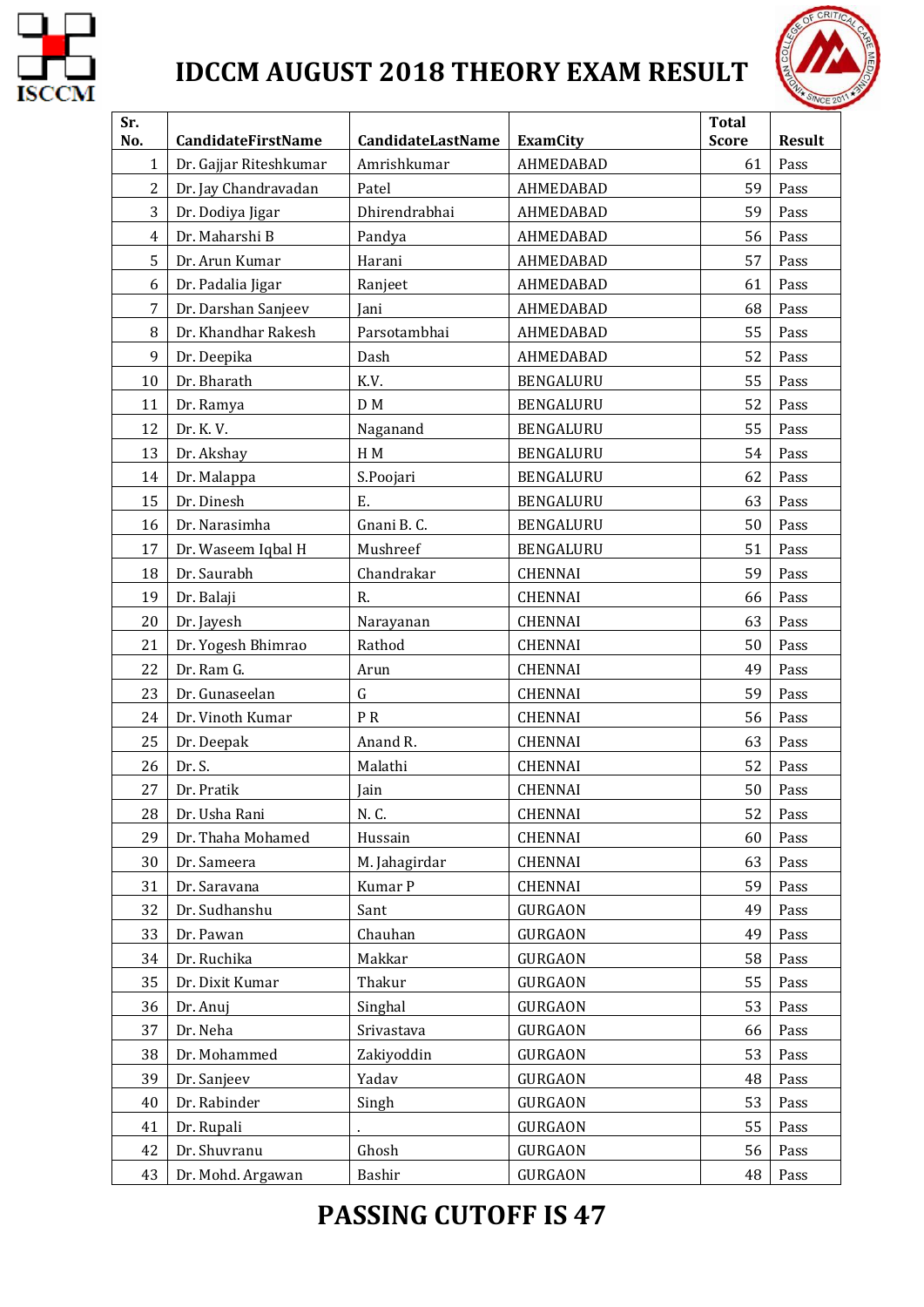

# **IDCCM AUGUST 2018 THEORY EXAM RESULT**



| Sr.<br>No. | CandidateFirstName | <b>CandidateLastName</b> | <b>ExamCity</b>  | <b>Total</b><br><b>Score</b> | <b>Result</b> |
|------------|--------------------|--------------------------|------------------|------------------------------|---------------|
| 44         | Dr. Pavan Singh    | Rahangdale               | <b>GURGAON</b>   | 48                           | Pass          |
| 45         | Dr. K.M. Shoeab    | Ahmed                    | <b>GURGAON</b>   | 52                           | Pass          |
| 46         | Dr. Krishan Kumar  | Thakur                   | <b>GURGAON</b>   | 47                           | Pass          |
| 47         | Dr. Naman          | Mukhi                    | <b>GURGAON</b>   | 61                           | Pass          |
| 48         | Dr. Rupali         | Lahoria                  | <b>GURGAON</b>   | 58                           | Pass          |
| 49         | Dr. Anil Kumar     | Gupta                    | <b>GURGAON</b>   | 64                           | Pass          |
| 50         | Dr Prashant        | Singh                    | <b>GURGAON</b>   | 52                           | Pass          |
| 51         | Dr. Aditya         | Joshi                    | <b>GURGAON</b>   | 56                           | Pass          |
| 52         | Dr.Achint          | Narang                   | <b>GURGAON</b>   | 52                           | Pass          |
| 53         | Dr.Kamal Deep      | Yadav                    | <b>GURGAON</b>   | 60                           | Pass          |
| 54         | Dr. Saurabh        | Goyal                    | <b>GURGAON</b>   | 51                           | Pass          |
| 55         | Dr. Aakanksha      | Chawla                   | <b>GURGAON</b>   | 56                           | Pass          |
| 56         | Dr.Preeti          | Bansal                   | <b>GURGAON</b>   | 56                           | Pass          |
| 57         | Dr. A              | Sowmya                   | <b>HYDERABAD</b> | 54                           | Pass          |
| 58         | Dr. Arumilli Naga  | L Narasimha Murthy       | <b>HYDERABAD</b> | 57                           | Pass          |
| 59         | Dr. Chandreshkumar | Rameshbhai Sudani        | <b>HYDERABAD</b> | 60                           | Pass          |
| 60         | Dr. Anusha         | Nalamothu                | <b>HYDERABAD</b> | 49                           | Pass          |
| 61         | Dr. Veera Babu     | Vadlani                  | <b>HYDERABAD</b> | 48                           | Pass          |
| 62         | Dr. G. Gopi        | Krishna                  | <b>HYDERABAD</b> | 52                           | Pass          |
| 63         | Dr. V. Naresh      | Chandra                  | <b>HYDERABAD</b> | 47                           | Pass          |
| 64         | Dr. Manyam         | Sridhar                  | <b>HYDERABAD</b> | 52                           | Pass          |
| 65         | Dr. Sandeep        | D                        | <b>HYDERABAD</b> | 65                           | Pass          |
| 66         | Dr. Mohan Kumar    | Narava                   | <b>HYDERABAD</b> | 61                           | Pass          |
| 67         | Dr. Gutta          | Lokesh                   | <b>HYDERABAD</b> | 59                           | Pass          |
| 68         | Dr. Divya          | Puskur                   | <b>HYDERABAD</b> | 62                           | Pass          |
| 69         | Dr. Mitesh         | Mukeshbhai Patel         | <b>HYDERABAD</b> | 56                           | Pass          |
| 70         | Dr. Krishna        | Kumar M                  | <b>HYDERABAD</b> | 60                           | Pass          |
| 71         | Dr. Karabathula    | Manoj Kumar              | <b>HYDERABAD</b> | 61                           | Pass          |
| 72         | Dr. Kranthi Kumar  | Gedala                   | <b>HYDERABAD</b> | 51                           | Pass          |
| 73         | Dr. Vinayanand     | Balijepalli              | <b>HYDERABAD</b> | 60                           | Pass          |
| 74         | Dr. Vijay          | Harischandra Patil       | <b>HYDERABAD</b> | 49                           | Pass          |
| 75         | Dr. Sireesha       | Maddukuri                | <b>HYDERABAD</b> | 59                           | Pass          |
| 76         | Dr. Jenita         | Singh                    | KOLKATA          | 54                           | Pass          |
| 77         | Dr. Manas Kumar    | Nayak                    | KOLKATA          | 53                           | Pass          |
| 78         | Dr. Manoj          | Kumar                    | <b>KOLKATA</b>   | 48                           | Pass          |
| 79         | Dr. Rakesh         | Periwal                  | <b>KOLKATA</b>   | 56                           | Pass          |
| 80         | Dr. Anjana         | Gopinath                 | MUMBAI           | 60                           | Pass          |
| 81         | Dr. Shaha          | Saurabh Sanjay           | MUMBAI           | 50                           | Pass          |
| 82         | Dr. Khyati S.      | Thakkar                  | MUMBAI           | 50                           | Pass          |
| 83         | Dr. Vikasdeep      | Bansal                   | MUMBAI           | 62                           | Pass          |
| 84         | Dr. Gaikwad        | Shailesh Bhanudas        | MUMBAI           | 53                           | Pass          |
| 85         | Dr. Dhruv          | Bipinchandra<br>Upadhyay | MUMBAI           | 51                           | Pass          |

### **PASSING CUTOFF IS 47**